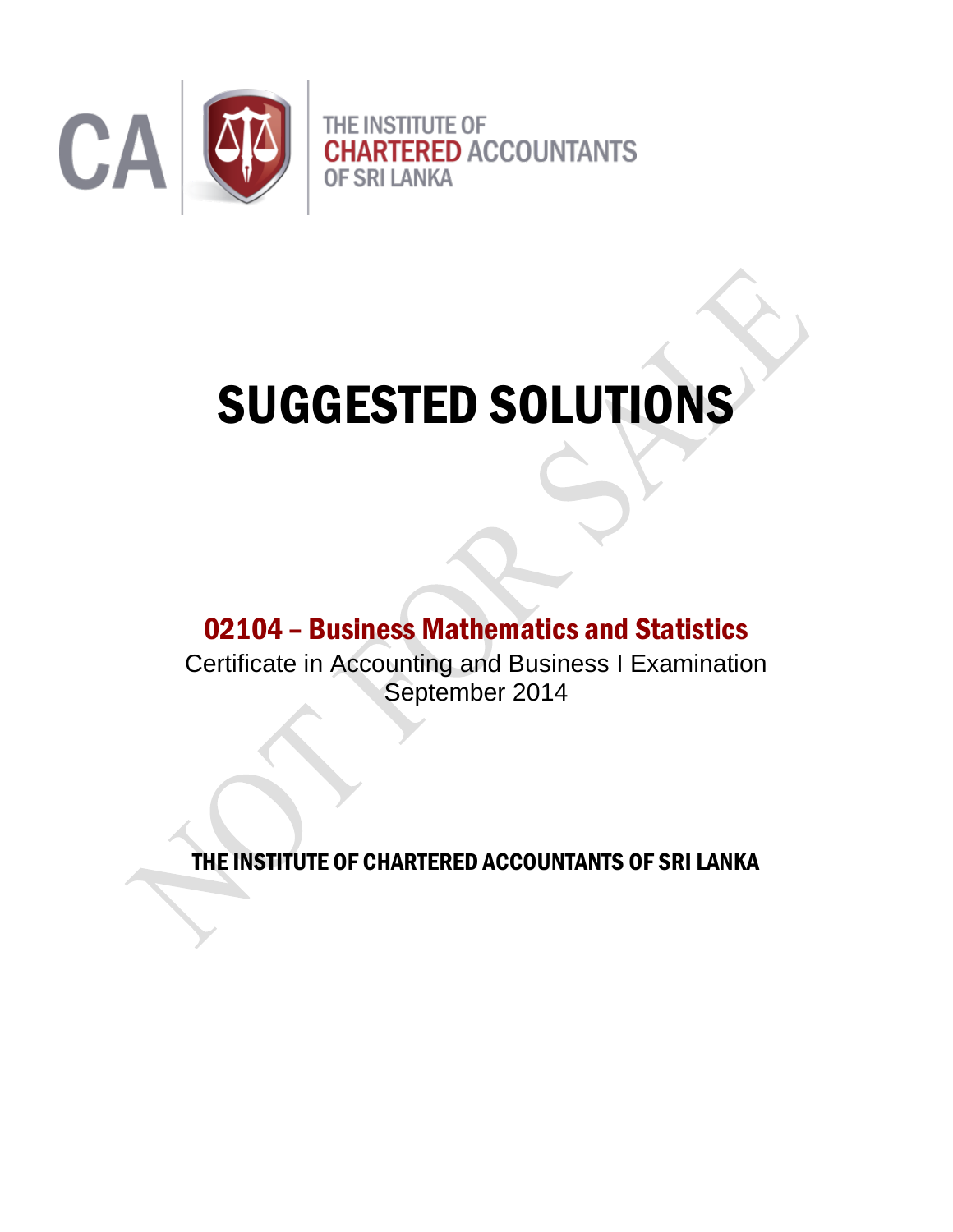#### **PAPER A**

### **ANSWERS FOR MULTIPLE CHOICE QUESTIONS**

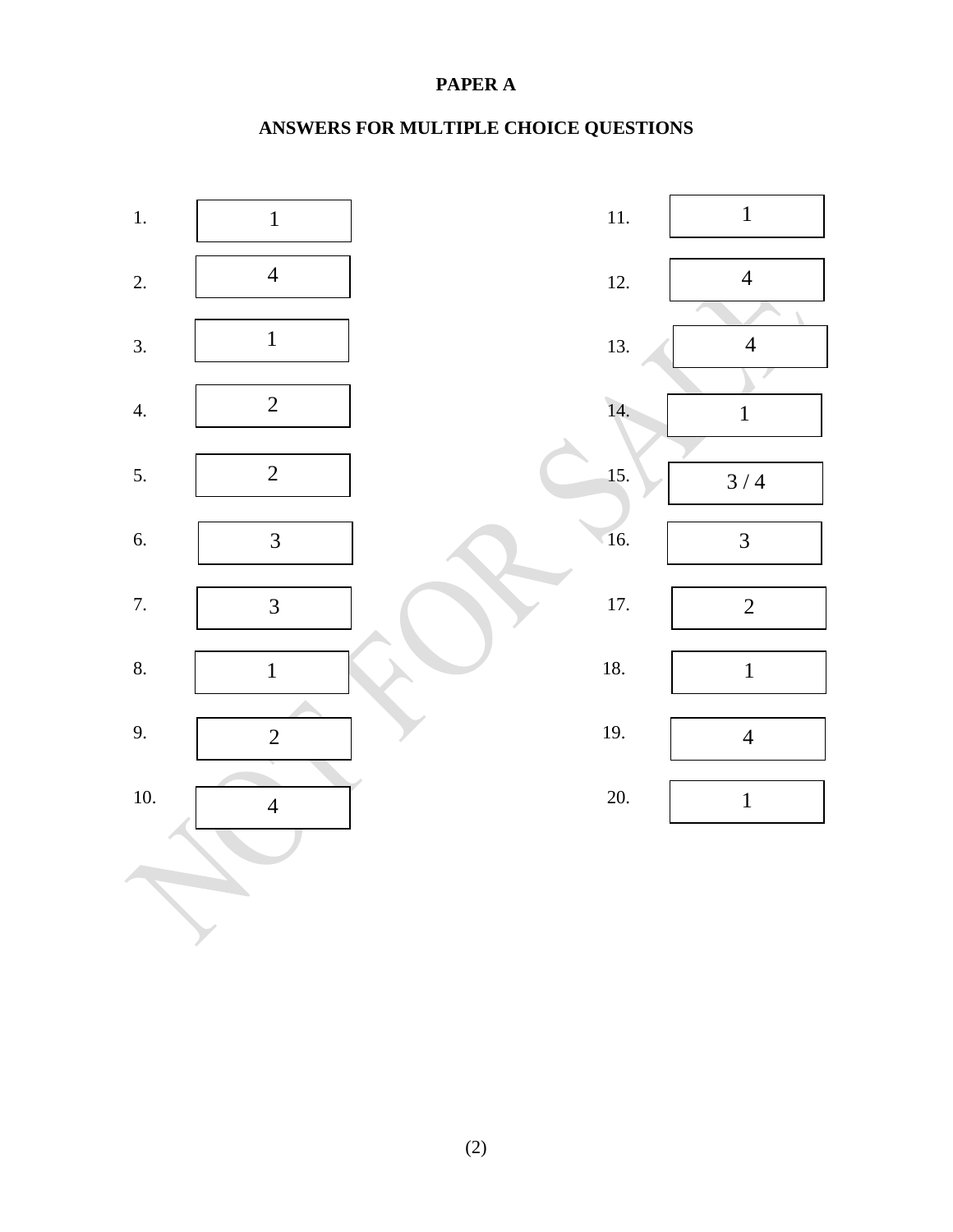#### **Examiners' comments**

All questions were within the syllabus, and were quite appropriate.

Questions numbering 4, 11, 15, 16 and 17 had been answered properly by most of the candidates, whereas the answers to questions numbering 18 and 20 were not generally satisfactory.

Anyhow the candidates seemed to have attempted to answer all the questions which indicates their skillfulness in time management.

The candidates also seemed to have knowledge of simple probability theory and solving basic probability questions.

Candidates have not shown good knowledge in solving questions in relation to time series analysis (Questions 18 and 20).

About 60% of the candidates have secured marks between 15 and 25; and about 30% have secured marks between 25 and 30.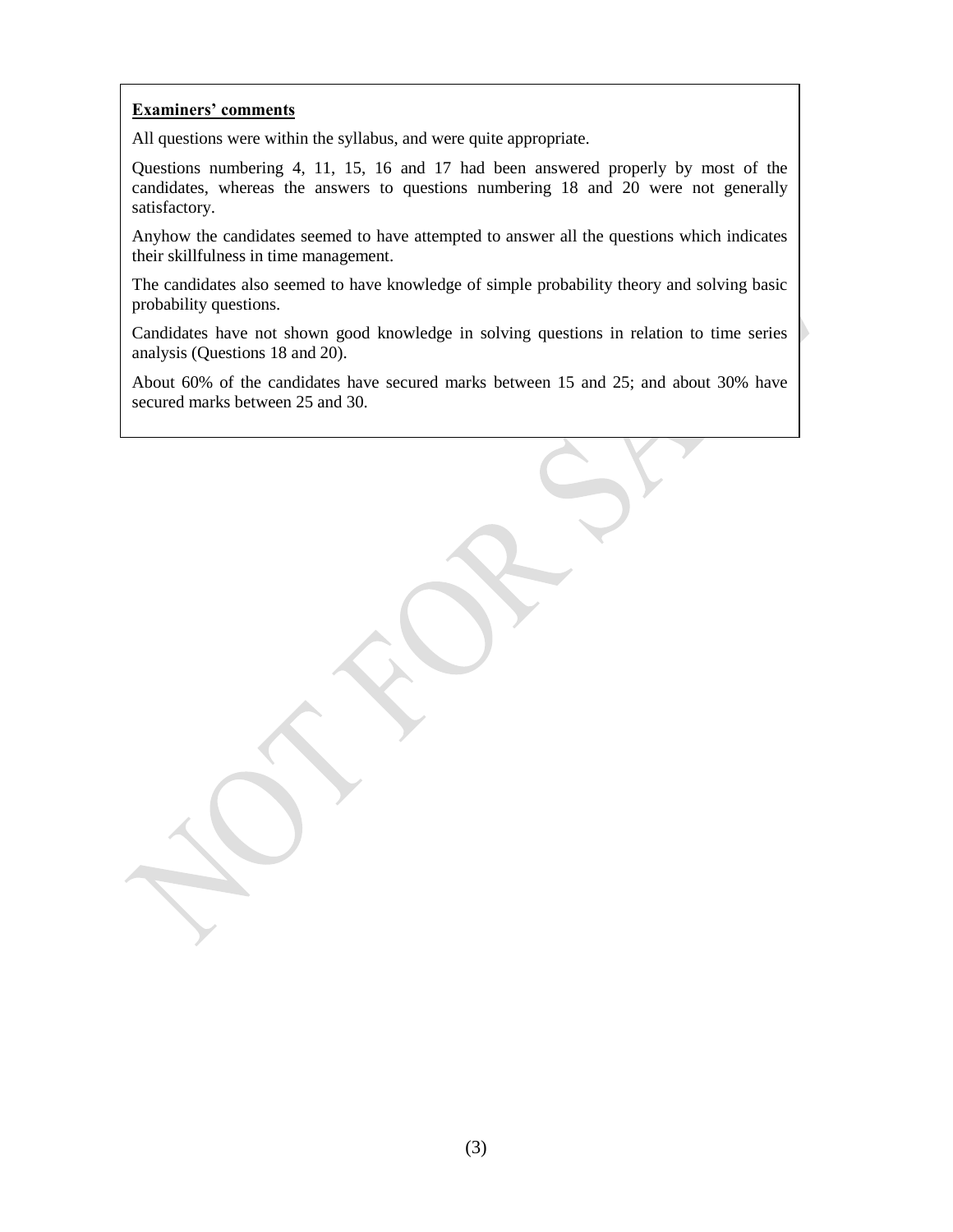#### **PAPER B**

#### **Answer No. 01**

(a) Fixed cost = 
$$
(61 - 43) * 10,000 =
$$
Rs. 180,000

(b)

| <b>Number of copies</b>  |         | 1,000     | 2,000    | 3,000    | 4,000   | 5,000   | 6,000   |
|--------------------------|---------|-----------|----------|----------|---------|---------|---------|
| Total sales income (Rs.) |         | 88,000    | 176,000  | 264,000  | 352,000 | 440,000 | 528,000 |
| Variable cost (Rs.)      |         | 43,000    | 86,000   | 129,000  | 172,000 | 215,000 | 258,000 |
| <b>Fixed cost (Rs.)</b>  | 180,000 | 180,000   | 180,000  | 180,000  | 180,000 | 180,000 | 180,000 |
| Total cost (Rs.)         | 180,000 | 223,000   | 266,000  | 309,000  | 352,000 | 395,000 | 438,000 |
| Profit/loss (Rs.)        |         | (135,000) | (90,000) | (45,000) |         | 45,000  | 90,000  |



(c) Break even number of copies  $= 4,000$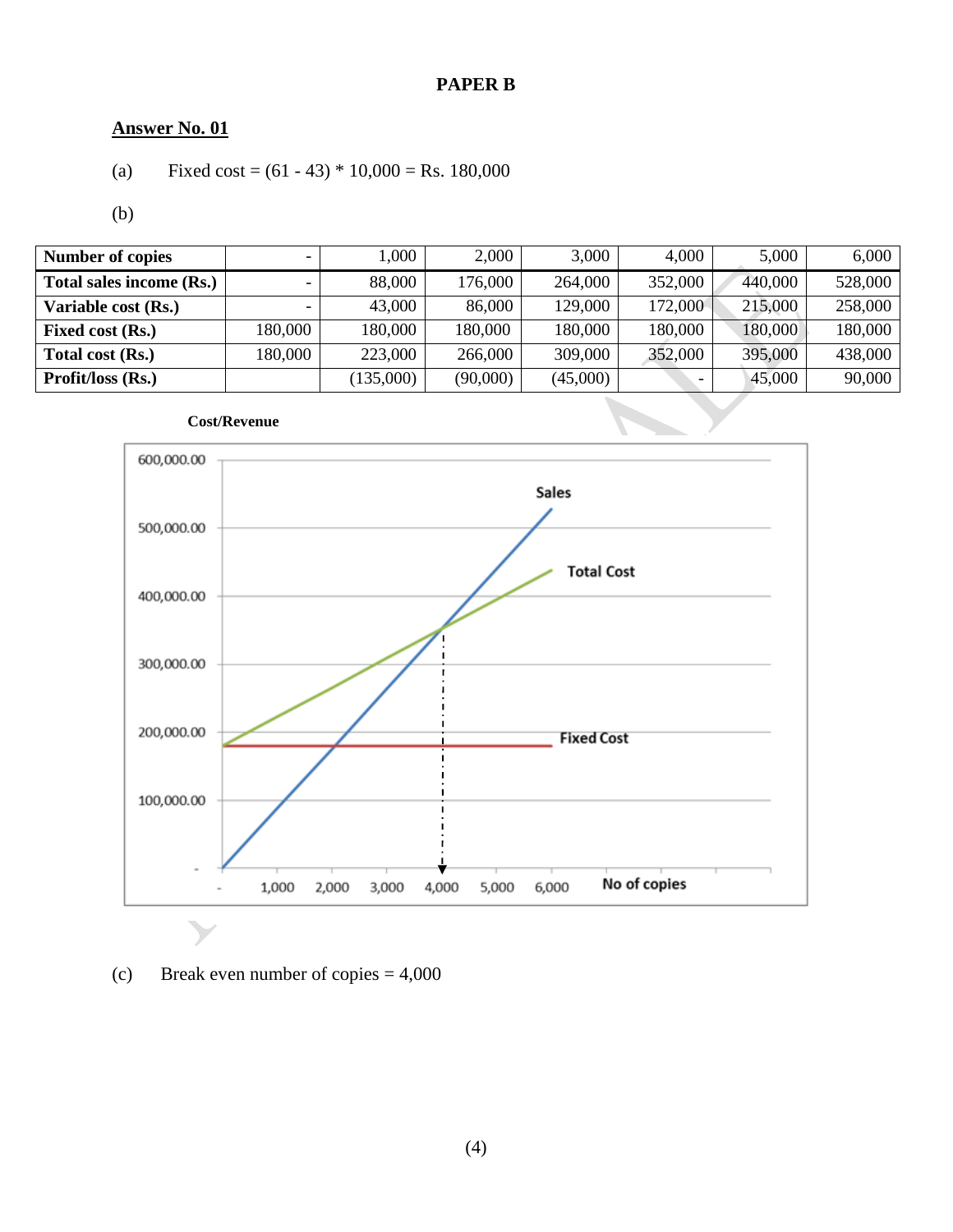(d)  **Rs.** Agent sales  $(0.6 * 10,000 * 80)$  480,000 Direct outlet sales  $(0.4 * 10,000 * 100)$   $400,000$ Total sales revenue 880,000 Total cost (61 \* 10,000) (610,000) Profit 270,000

#### **Examiners' comments**

Weakness in calculating fixed costs and variable costs was observed in the answer scripts of some of the candidates; due to this weakness they were unable to identify the break-even point. They were also unable to make the graphic representation properly.

Anyway, many candidates have provided reasonably good answers to this question.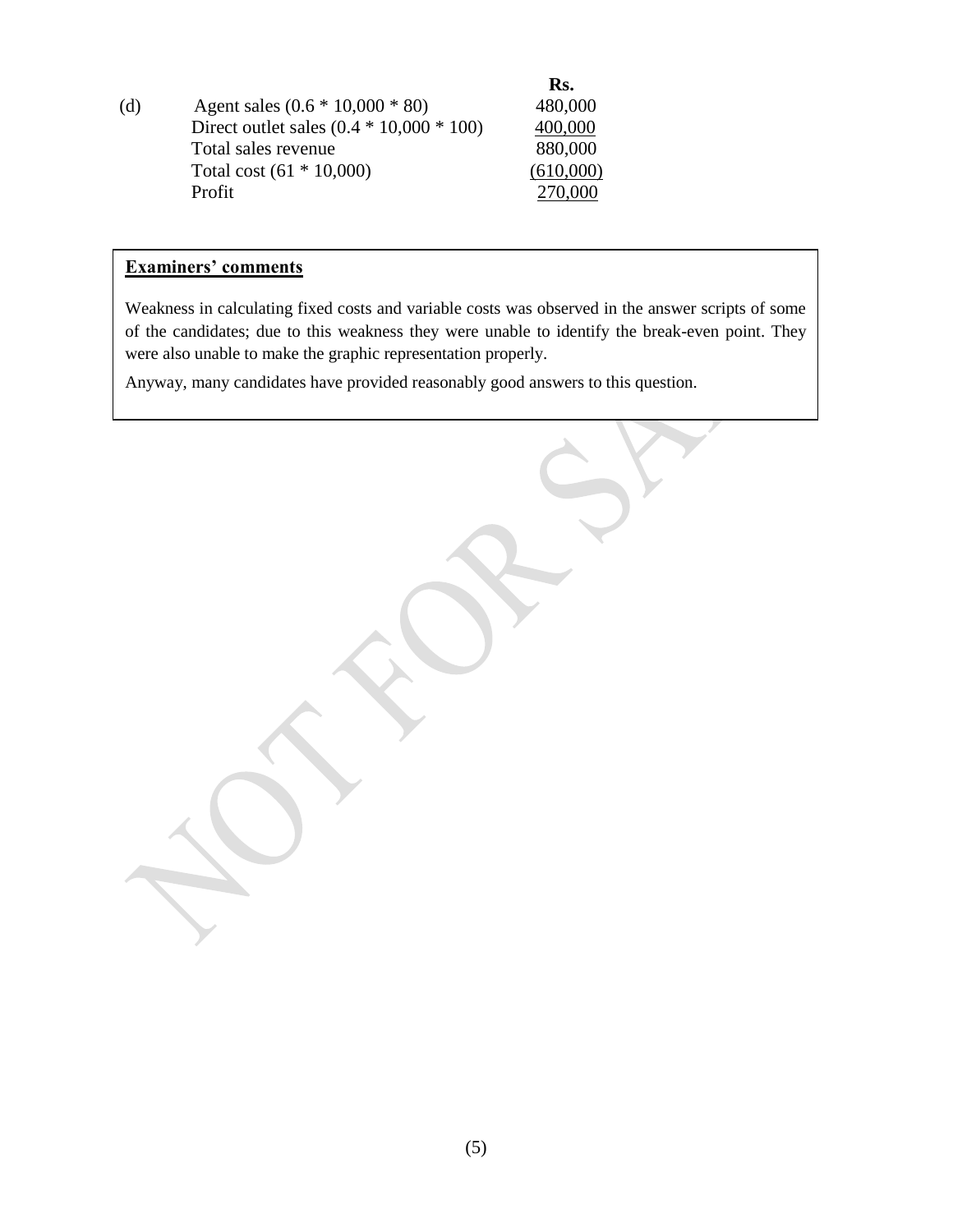(a) 
$$
v = \frac{p}{i} \left( (1+i)^n - 1 \right) = \frac{p}{(i/f)} \left( \left\{ 1 + \frac{i}{f} \right\}^{inf} - 1 \right)
$$
  
\n $P = 12,000, n = 4, f = 4 = \frac{12,000}{\left\{ \frac{0.12}{4} \right\}} \left( \left\{ 1 + \frac{0.12}{4} \right\}^{4 \times 4} - 1 \right)$ 

 $=$  Rs. 241,882.58

(b) (i) The concept that money available at the present time is worth more than the same amount in the future due to its potential earning capacity. In other words, it is the principle that the purchasing power of money can vary over time

(ii)

|                    |                |           |          |        |        | <b>Rs. '000</b> |
|--------------------|----------------|-----------|----------|--------|--------|-----------------|
|                    | Y <sub>0</sub> | <b>Y1</b> | $\bf Y2$ | Y3     | Y4     | $\mathbf{Y}$ 5  |
| <b>Investment</b>  | (1,250)        |           |          |        |        |                 |
| <b>Cash inflow</b> |                | (220)     | 350      | 445    | 600    | 782             |
| <b>Scrap value</b> |                |           |          |        |        | 250             |
|                    | (1,250)        | (220)     | 350      | 445    | 600    | 1,032           |
| <b>Discount</b>    |                | 0.893     | 0.797    | 0.712  | 0.636  | 0.567           |
| rate $@12\%$       |                |           |          |        |        |                 |
| <b>DCF</b>         | (1,250)        | (196.46)  | 278.95   | 316.84 | 381.60 | 585.14          |
| $NPV$ (Rs.)        |                |           |          |        |        | 116.07          |
|                    |                |           |          |        |        |                 |

#### **Examiners' comments**

Many candidates had failed to distinguish between years and quarters in calculating annuities. They had written the annuity equation incorrectly, and could not get the interest rate as 0.03. Weaknesses in calculating the net present value were found as in previous years; there were mistakes in the application of the 'discount factor'.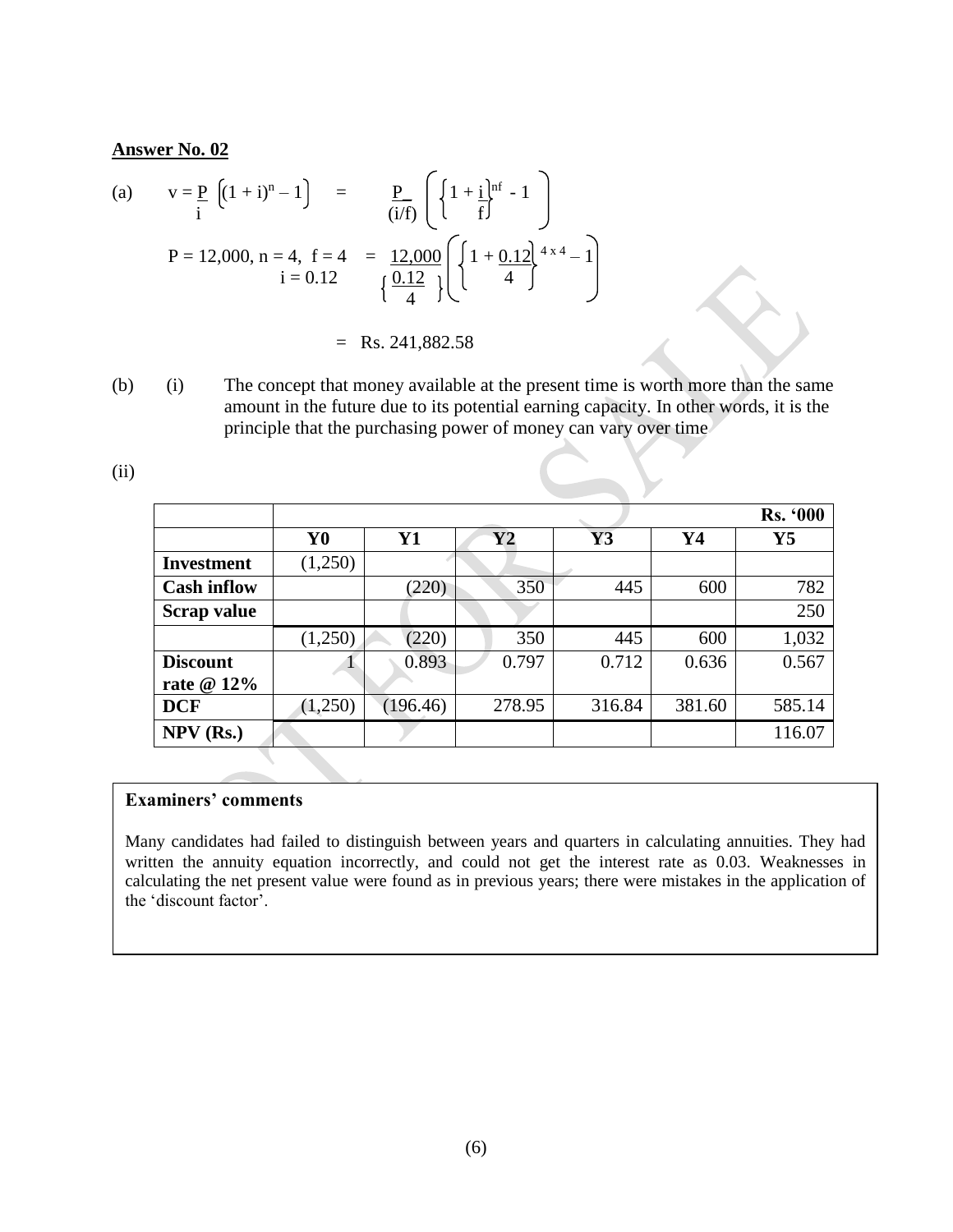- (a) Ordinal data Condition of vehicle Continuous data - Speed Discrete data - Number of passengers
- (b) (i) Median class :  $60 \le x \le 70$

#### (ii) **No of vehicles**



(iii) 40%

#### **Examiners' comments**

Many candidates had failed to provide satisfactory answers to this section. Weaknesses were noted in selecting the class intervals correctly, and in producing the histogram. Therefore, such candidates had failed to find the mode correctly.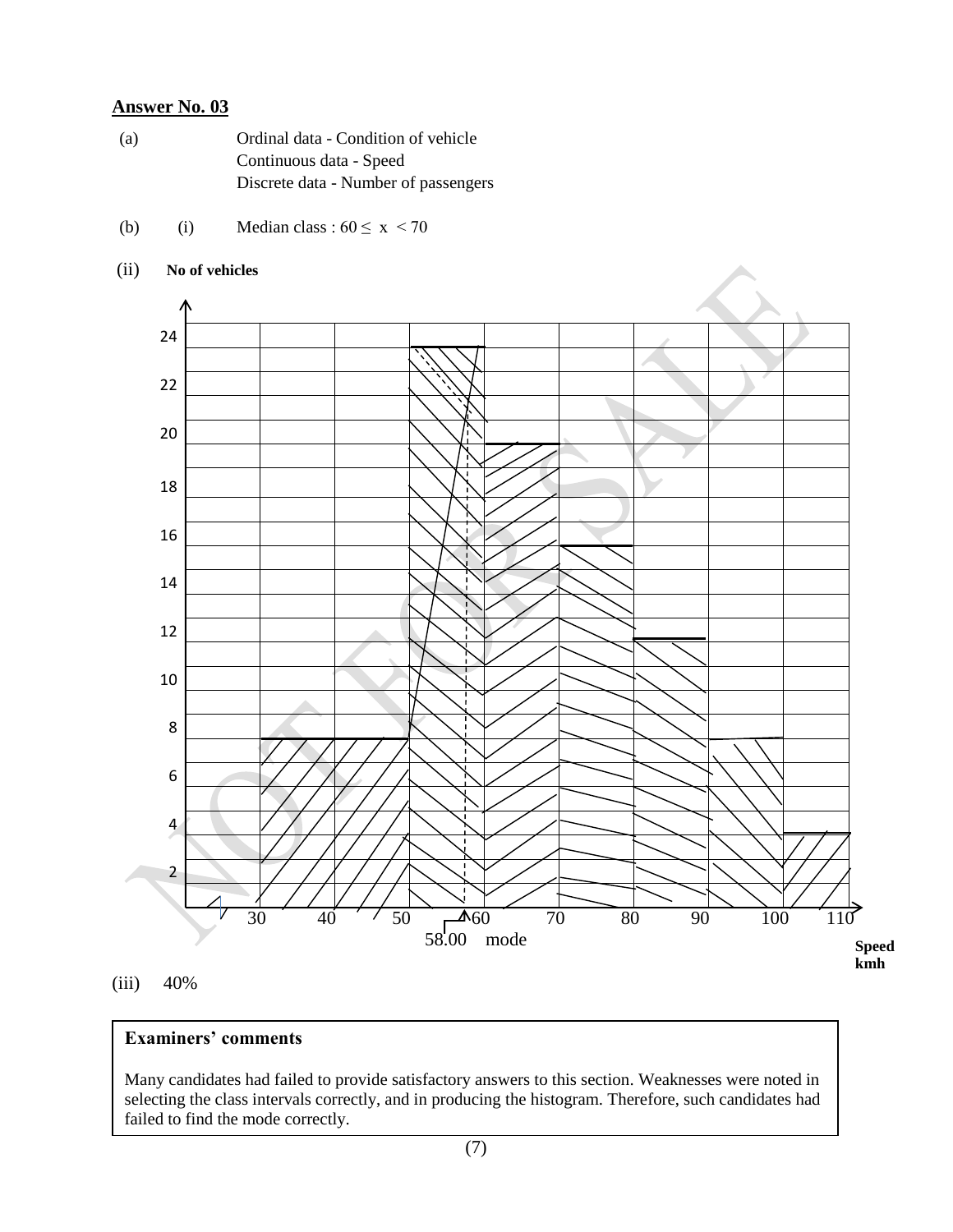(a) Range

Quartile deviation Mean deviation Variance and standard deviation

(b)

|                     |                          |    |       |        |         | $A = 35$ |          |          |                 |                |          |                |
|---------------------|--------------------------|----|-------|--------|---------|----------|----------|----------|-----------------|----------------|----------|----------------|
|                     | $\mathbf{x}$             | f  | fx    | $x^2$  | fx2     | $d=x-A$  | fd       | d2       | fd <sup>2</sup> | $u = x - A/c$  | fu       | fu2            |
| $0 \leq x \leq 10$  | $\overline{\phantom{0}}$ | 21 | 105   | 25     | 525     | $-30$    | $-630$   | 900      | 18,900          | $-10$          | $-210$   | 2,100          |
| 10 < x < 20         | 15                       | 12 | 180   | 225    | 2,700   | $-20$    | $-240$   | 400      | 4,800           | $-8$           | $-96$    | 768            |
| $20 \le x < 30$     | 25                       | 15 | 375   | 625    | 9,375   | $-10$    | $-150$   | 100      | 1,500           | -6             | $-90$    | 540            |
| $30 \le x < 40$     | 35                       | 12 | 420   | 1,225  | 14,700  | $\theta$ | $\theta$ | $\Omega$ | $\overline{0}$  | $-4$           | $-48$    | 192            |
| $40 \le x \le 50$   | 45                       | 9  | 405   | 2,025  | 18,225  | 10       | 90       | 100      | 900             | $-2$           | $-18$    | 36             |
| $50 \le x \le 60$   | 55                       | 13 | 715   | 3.025  | 39,325  | 20       | 260      | 400      | 5,200           | $\overline{0}$ | $\Omega$ | $\overline{0}$ |
| 60 < x < 70         | 65                       | 5  | 325   | 4,225  | 21,125  | 30       | 150      | 900      | 4,500           | 2              | 10       | 20             |
| $70 \leq x \leq 80$ | 75                       | 3  | 225   | 5.625  | 16.875  | 40       | 120      | 1.600    | 4.800           | $\overline{4}$ | 12       | 48             |
|                     | 320                      | 90 | 2.750 | 17,000 | 122,850 | 40       | $-400$   | 4.400    | 40,600          | $-24$          | $-440$   | 3,704          |

 $\overline{\mathcal{L}}$ 

(i) Mean = 
$$
\frac{\sum fx}{\sum f} = \frac{2,750}{90}
$$
  
= 30.55

OR 
$$
\bar{x} = A + \sum fd
$$
  
= 35 + (-400)  
= 30.55

(ii) Variance = 
$$
\sum fd^2 - \left\{\frac{\sum fd^2}{\sum f}\right\}
$$
  
=  $\frac{40,600}{90} - \left\{-\frac{400}{90}\right\}^2$   
= 431.36

OR 
$$
\sigma^2 = \frac{\sum f(x - \bar{x})^2}{\sum f} = \frac{38,822}{90}
$$

 $= 431.35$ 

#### **Examiners' comments**

A few candidates showed lack of knowledge in variations in data. Weaknesses were also found in calculating mean and variance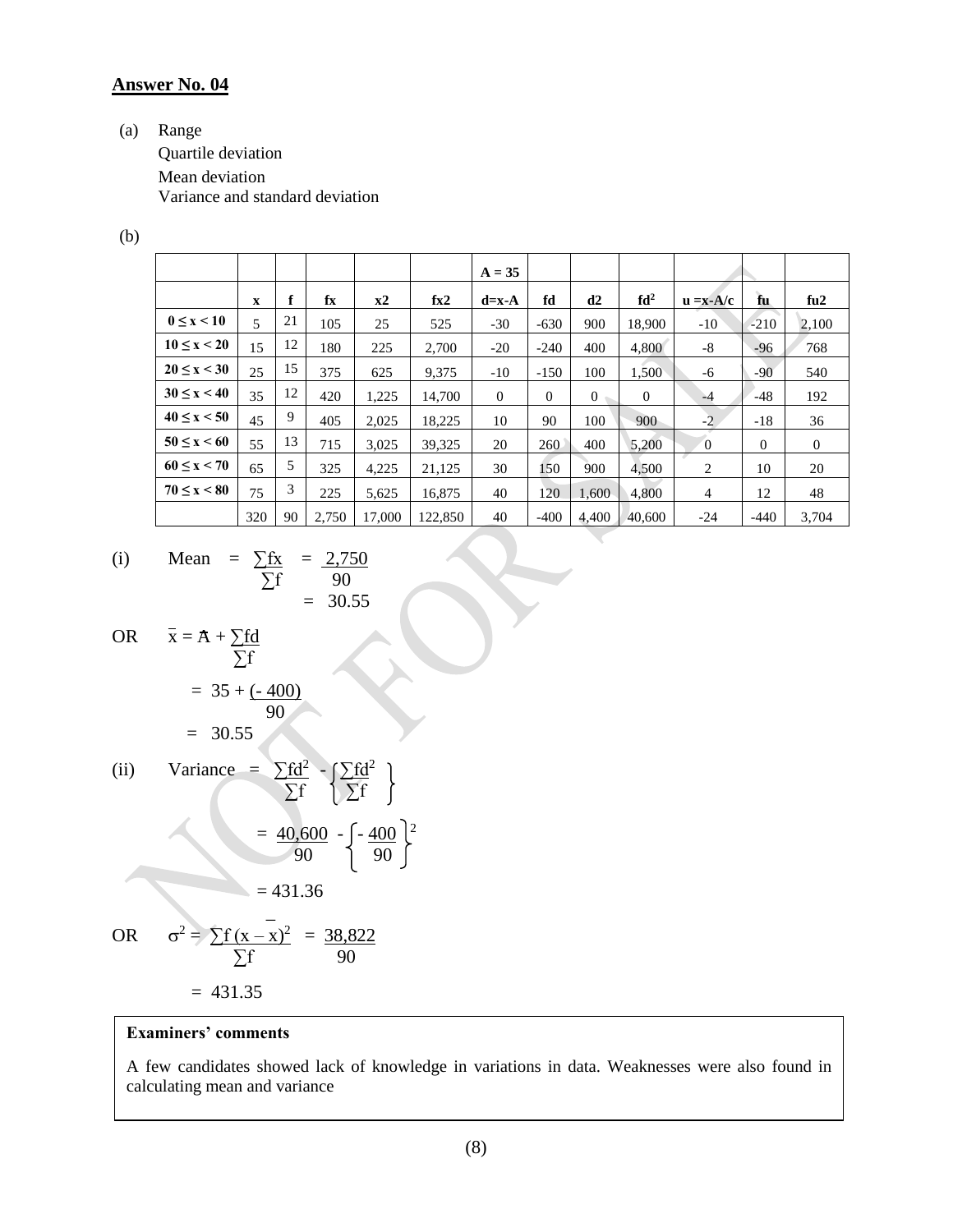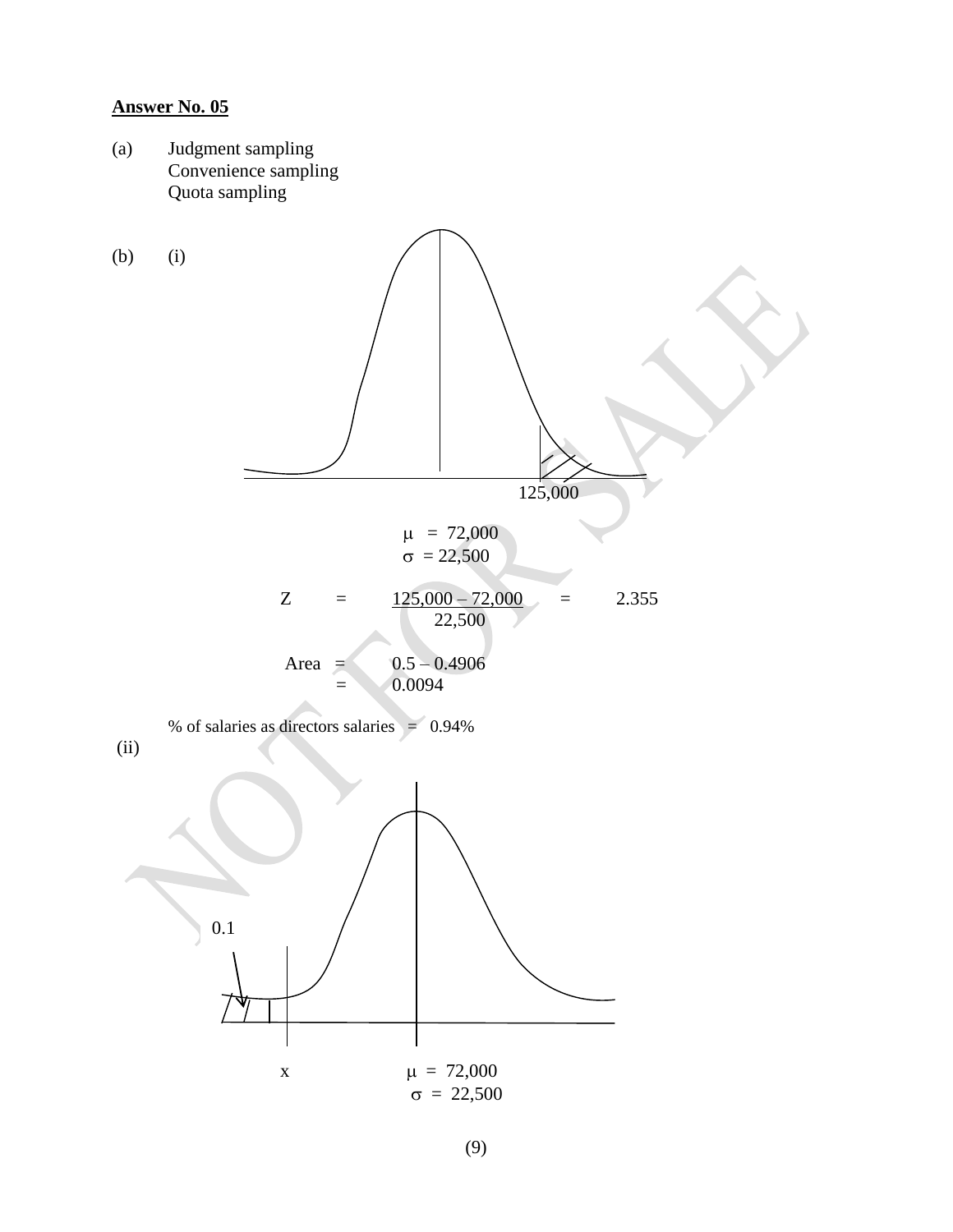$$
Z = \frac{x - \mu}{\sigma}
$$
  
\n
$$
Z \implies -1.28
$$
  
\n
$$
-1.28 = \frac{x - 72,000}{22,500}
$$
  
\n
$$
x = 43,200
$$

Maximum salary of a casual worker  $=$  Rs. 43,200

 $N = 20,000 n = 10$  $(c)$ Probability of a defective lens  $=$   $\frac{1}{500}$ 

$$
m = np = 10 \times \frac{1}{500} = \frac{1}{50}(0.02)
$$

Number of packets containing no defective lens  $= 20,000 \times 0.9802 = 19,604$ 

Number of packets containing one defective lens  $= 20,000 \times 0.9802 \times 0.02 = 392$ 

Number of packets containing two defective lenses<br>=  $\frac{20,000 \times 0.9802 \times (0.02)^2}{2}$  = 3.9208 = 4

Number of packets containing three defective lenses<br>=  $\frac{20,000 \times 0.9802 \times 0.02^3}{3 \times 2}$  = 0.026 = 0

Hence number of packets containing four defective lenses is also zero.

#### **Examiners' comments**

It was noted that candidates generally showed lack of knowledge in sampling theory.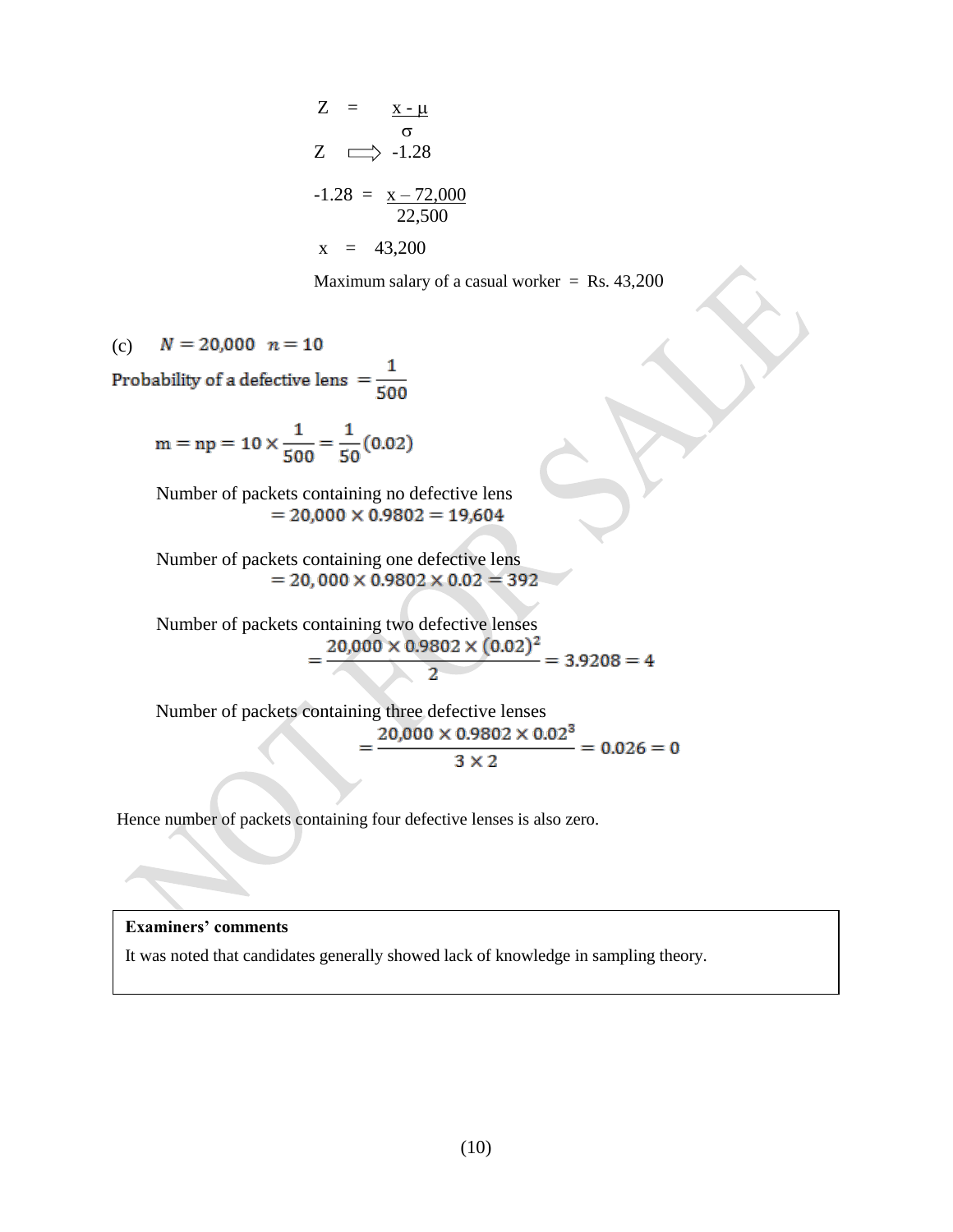(a) Based on the test results when we decide to accept a null hypothesis when it is false, it is a type II error.

Type II error - Accept H<sub>o</sub> when it is false.

(b) Sample size  $n = 50$  $\sim$   $\sim$ 

Sample mean  $x = 1,510$ 

Population SD = 110

We can state the null and alternative hypothesis as:

| $H_0$ |         | $\mu = 1,450 \implies$ the mean breaking strength of the new rod is |
|-------|---------|---------------------------------------------------------------------|
|       |         | $1,450$ pounds.                                                     |
| $H_1$ | $\mu >$ | $1,450 \implies$ the mean breaking strength of the new rod is       |
|       |         | more than $1,450$ pounds.                                           |

Ÿ.

This is a one tail test.

From tables at 5% significance

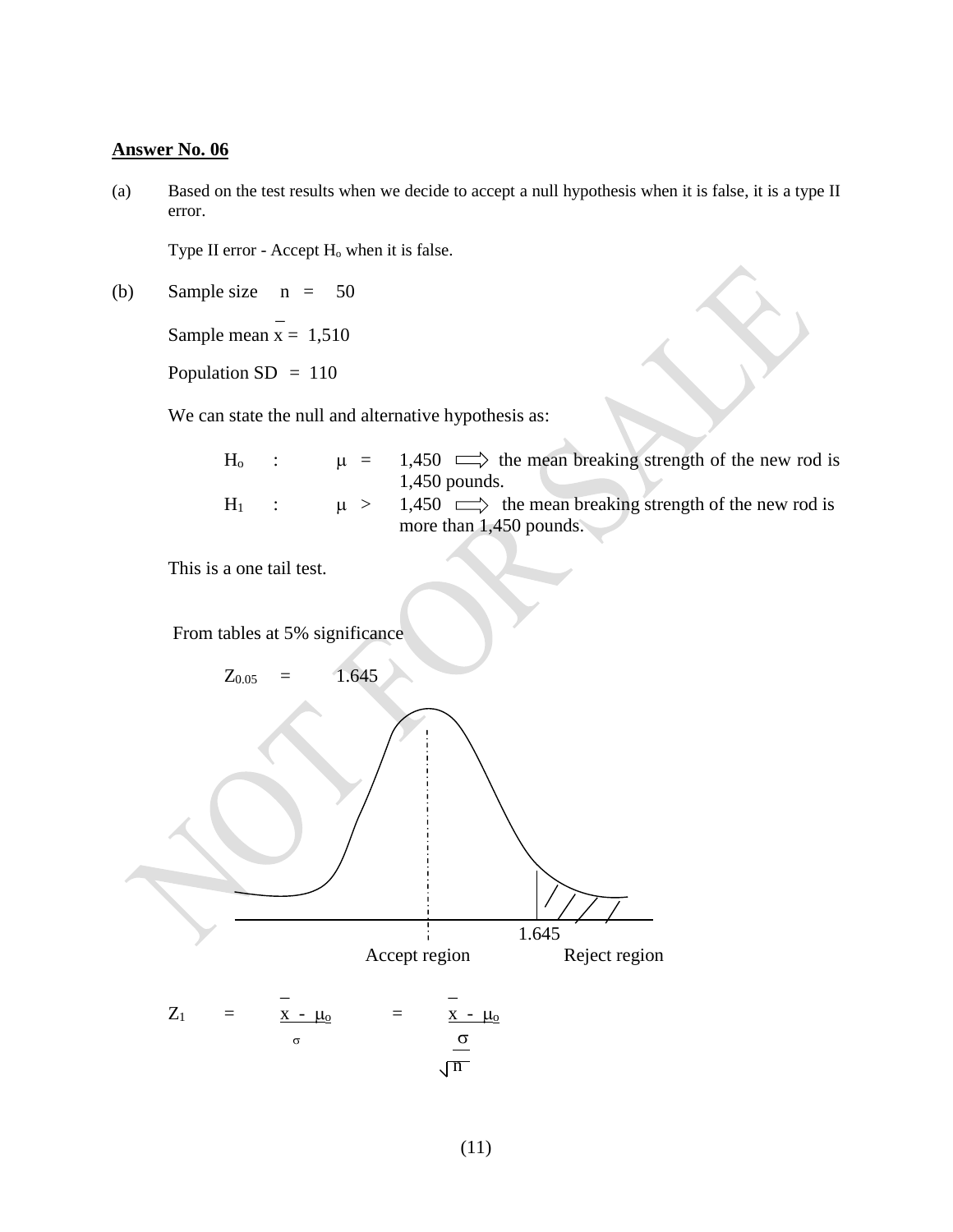$$
= \frac{1,510 - 1,450}{\frac{110}{50}}
$$

$$
= \frac{60}{15.55}
$$

$$
= 3.85
$$

The value lies in the reject region  $\therefore$  H<sub>o</sub> is rejected at 5% level of significance

The strength of new steel rods is greater than 1,450 pounds**.** 

#### **Examiners' comments**

About 50% of the candidates did not attempt this question, while some candidates failed to provide the answer fully. Many candidates were not able to explain the Type II error. Candidates were also unable to identify the correct test type (whether 'one-tailed' or 'two-tailed'). They also showed weakness in calculating the standard error (a few candidates had calculated the standard error using sample means for each distribution separately).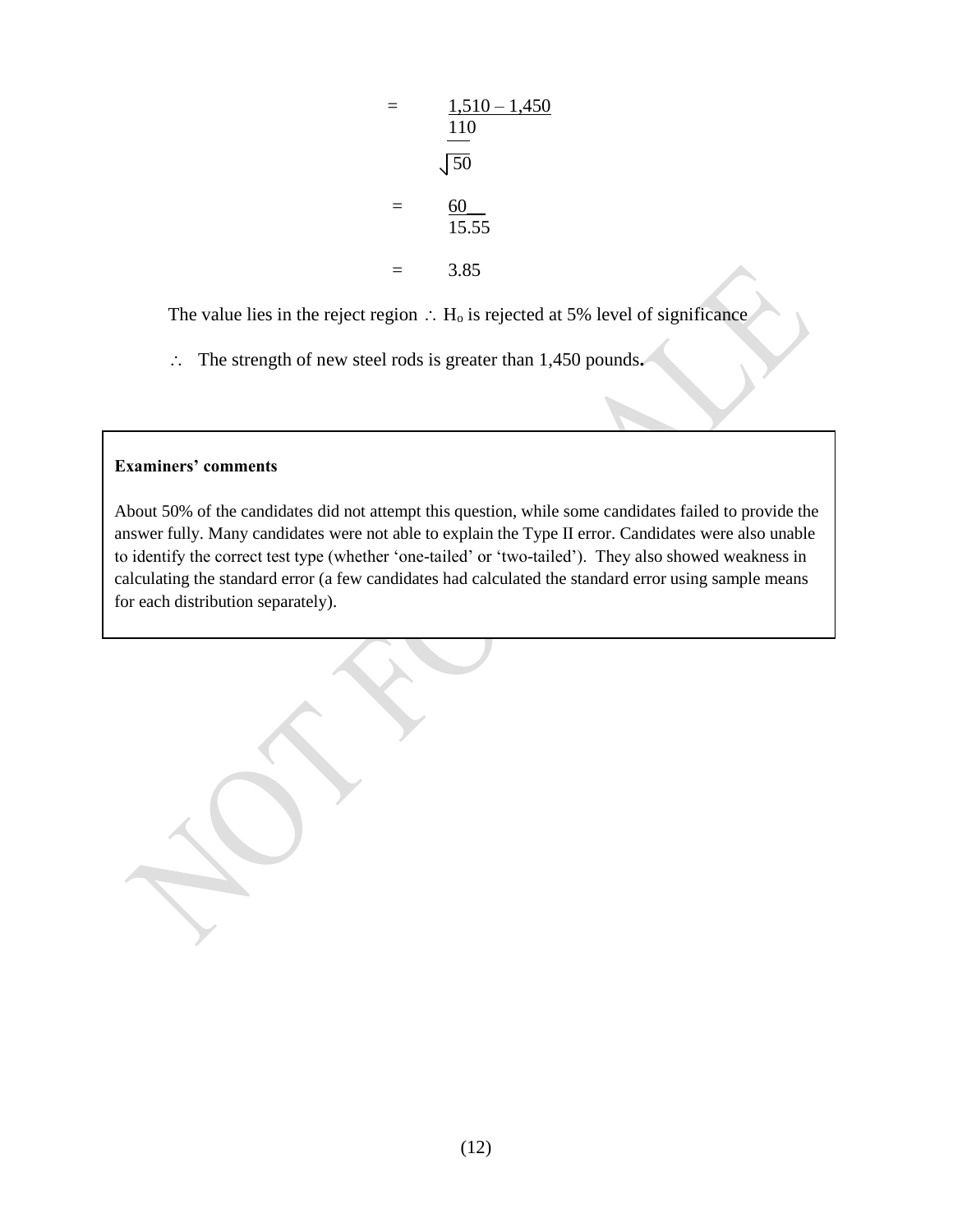| (a)            |                |       |                |       |
|----------------|----------------|-------|----------------|-------|
| $\mathbf x$    | у              | xy    | ${\bf x}^2$    | $v^2$ |
| $\overline{c}$ | 4              | 8     | $\overline{4}$ | 16    |
| $\overline{5}$ | $\mathfrak{Z}$ | 15    | 25             | 9     |
| 8              | 6              | 48    | 64             | 36    |
| 10             | 8              | 80    | 100            | 64    |
| 12             | 12             | 144   | 144            | 144   |
| 15             | 10             | 150   | 225            | 100   |
| 18             | 15             | 270   | 324            | 225   |
| 20             | 16             | 320   | 400            | 256   |
| 90             | 74             | 1,035 | 1,286          | 850   |

$$
\bar{x} = 90/8 = 11.25
$$
  

$$
\bar{y} = 74/8 = 9.25
$$

 $b=\frac{\sum xy-n\ \bar{x}\bar{y}}{\sum x^2-n(\bar{x})^2}$ , OR  $\underline{n}\sum xy-\sum x\sum y$  $n\sum x^2 - (\sum x)^2$ 

b =  $(1,035 - (8 * 11.25 * 9.25))/(1,286 - (8 * 11.25 * 11.25))$ 

 $b = 0.74$ 

 $a = \overline{y} - b\overline{x}$ 

 $a = 9.25 - 0.74 * 11.25$ 

 $= 0.92$ 

Regression equation  $y = 0.92 + 0.74x$ 

(b) Correlation coefficient 
$$
r = \frac{n \Sigma xy - \Sigma x \Sigma y}{\sqrt{[n \Sigma x^2 - (\Sigma x)^2][(n \Sigma y^2 - (\Sigma y)^2)]}}
$$

$$
= \frac{(8*1035) - (90*74)}{\sqrt{[8*1286 - (90)^2][(8*850 - (74)^2)]}}
$$

$$
= 1620 / \sqrt{2188 * 1324}
$$

$$
= 0.9518
$$

The two variables have a strong positive correlation

#### **Examiners' comments**

Most of the candidates seemed to have understood this question well. However, about 20% of the candidates failed to calculate the correlation coefficient. A few candidates had attempted to find the rank correlation coefficient instead of Carl-Pearson correlation coefficient.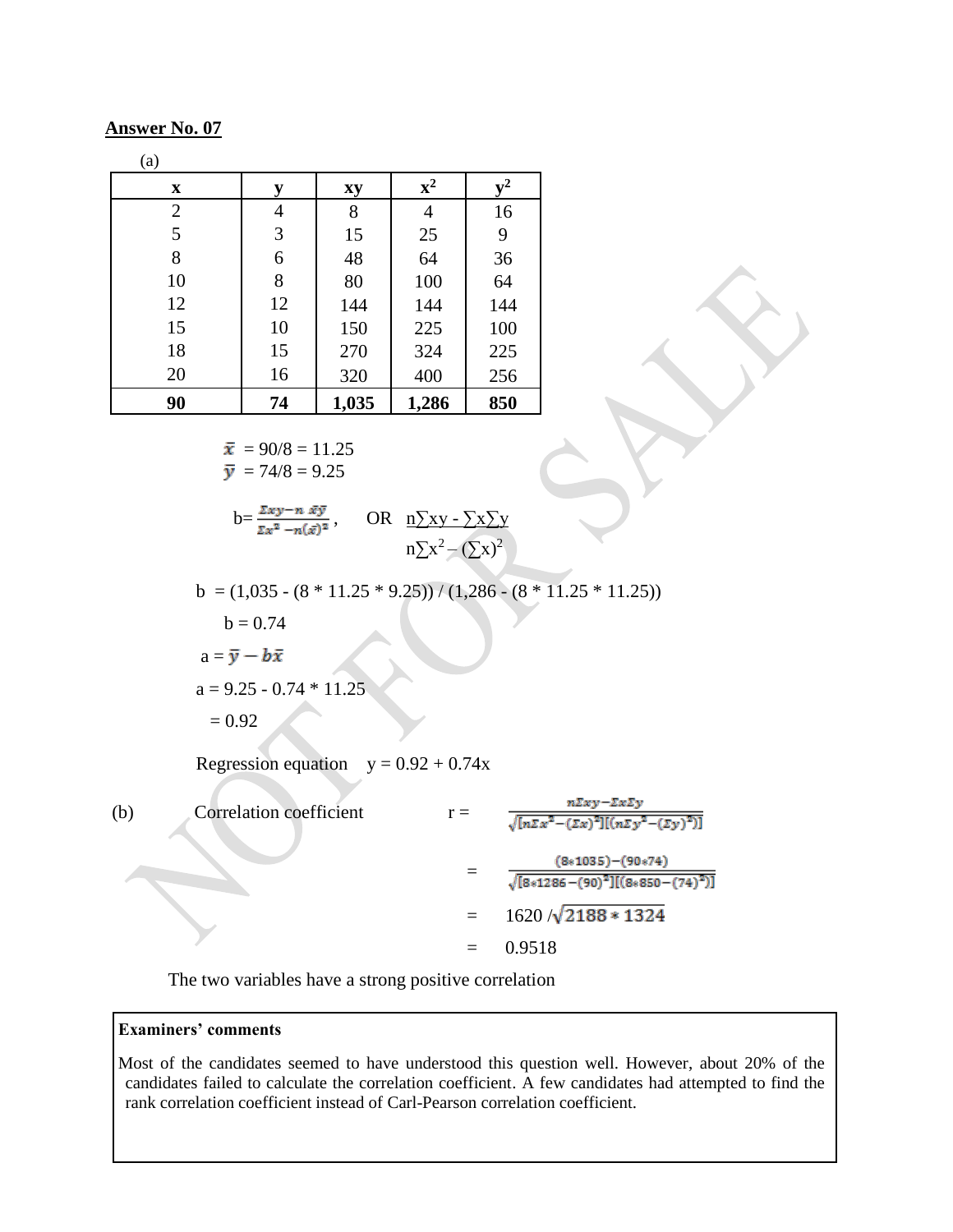(a)

| <b>Production '000</b><br>(Y) | 4Q<br>moving<br>total |     | 4 quarter centered<br><b>Moving Average (T)</b> | <b>Fluctuation</b><br>$(Y-T)$ |
|-------------------------------|-----------------------|-----|-------------------------------------------------|-------------------------------|
| 24                            |                       |     |                                                 |                               |
| 32                            | 112                   |     |                                                 |                               |
| 16                            | 116                   | 228 | 28.5                                            | $-12.50$                      |
| 40                            | 120                   | 236 | 29.5                                            | 10.50                         |
| 28                            | 126                   | 246 | 30.75                                           | $-2.75$                       |
| 36                            | 130                   | 256 | 32                                              | 4.00                          |
| 22                            | 132                   | 262 | 32.75                                           | $-10.75$                      |
| 44                            | 133                   | 265 | 33.125                                          | 10.88                         |
| 30                            | 136                   | 269 | 33.625                                          | $-3.63$                       |
| 37                            | 138                   | 274 | 34.25                                           | 2.75                          |
| 25                            | 142                   | 280 | 35                                              | $-10.00$                      |
| 46                            | 146                   | 288 | 36                                              | 10.00                         |
| 34                            | 151                   | 297 | 37.125                                          | $-3.13$                       |
| 41                            | 157                   | 308 | 38.5                                            | 2.50                          |
| 30                            |                       |     |                                                 |                               |
| 52                            |                       |     |                                                 |                               |

 $\blacktriangleright$ 

|                             | Q1      | $\mathbf{Q}$ | Q <sub>3</sub> | Q4    |
|-----------------------------|---------|--------------|----------------|-------|
|                             |         |              | $-12.50$       | 10.50 |
|                             | $-2.75$ | 4.00         | $-10.75$       | 10.88 |
|                             | $-3.63$ | 2.75         | $-10.00$       | 10.00 |
|                             | $-3.13$ | 2.50         |                |       |
| Total                       | (9.50)  | 9.25         | (33.25)        | 31.38 |
| Unadjusted mean             | (3.17)  | 3.08         | (11.08)        | 10.46 |
| Adj                         | 0.18    | 0.18         | 0.18           | 0.18  |
| <b>Seasonal fluctuation</b> | (2.99)  | 3.26         | (10.91)        | 10.64 |

(b)

|             |                | Base year (2010) |              | 2014     |      |      |
|-------------|----------------|------------------|--------------|----------|------|------|
|             | <b>Price</b>   | Quantity         | <b>Price</b> | Quantity |      |      |
| <b>Item</b> | (Rs)           |                  | (Rs)         |          |      |      |
|             | p <sub>0</sub> | Q <sub>0</sub>   | $P_n$        | Qn       | PnQn | p0qn |
| Sugar       | 72             | 4                | 84           | 4.5      | 378  | 324  |
| Milk powder | 230            | 3                | 329          | 3        | 987  | 690  |
| Flour       | 55             | 4.5              | 82           | 5        | 410  | 275  |
| Fish        | 132            | 2.5              | 180          | 3        | 540  | 396  |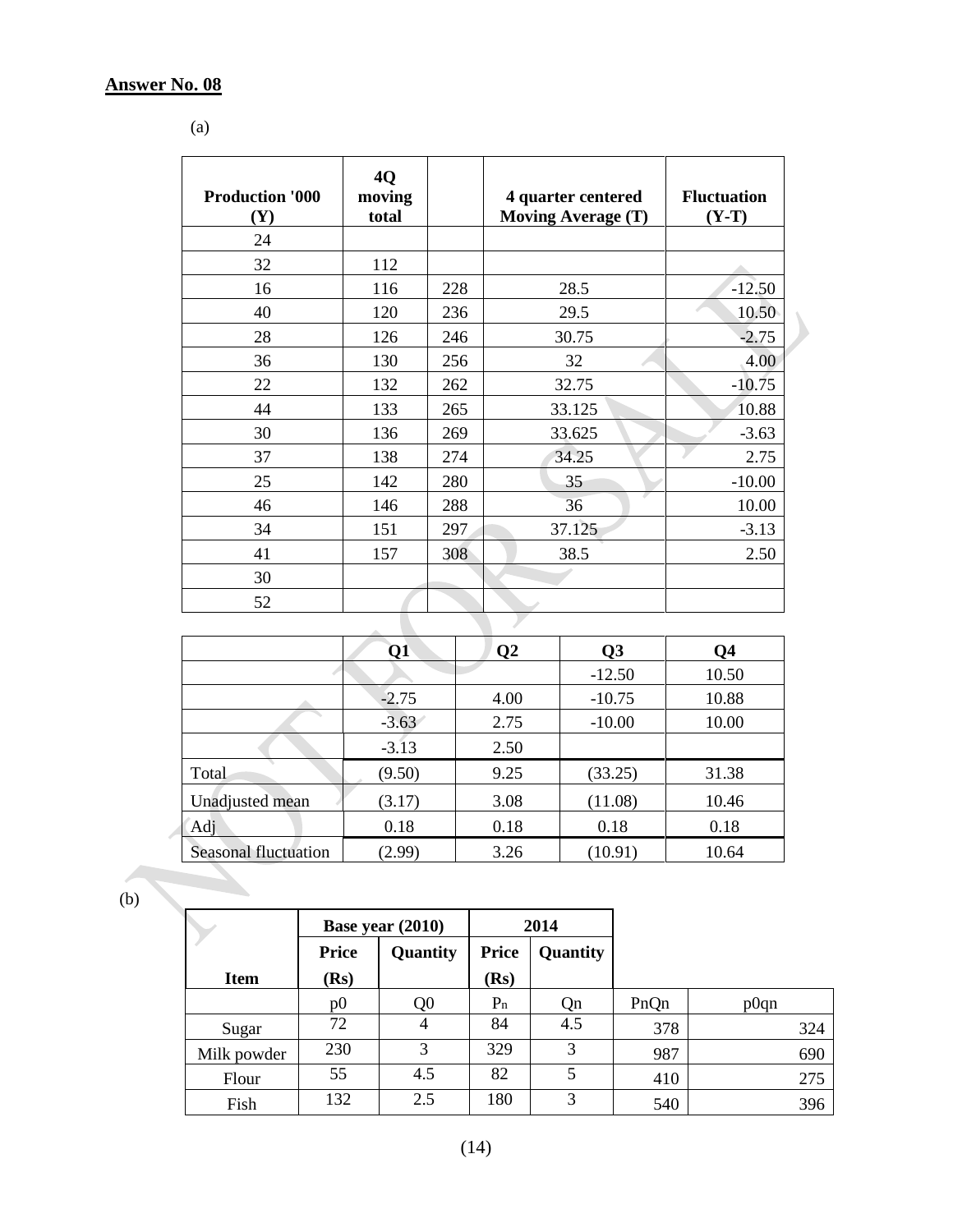|                              |     |                                            | 2315 | 1685 |
|------------------------------|-----|--------------------------------------------|------|------|
| Paasche price index for 2014 | $=$ | $\Sigma PnQn \times 100$<br>$\sum P_0 Q_n$ |      |      |
|                              |     | $(2,315/1,685) \times 100$                 |      |      |
|                              |     | 137.38                                     |      |      |

#### **Examiners' comments**

More than 50% of the candidates have shown weakness in time series analysis. Candidates also showed weakness in using the appropriate formulae in calculating index numbers.